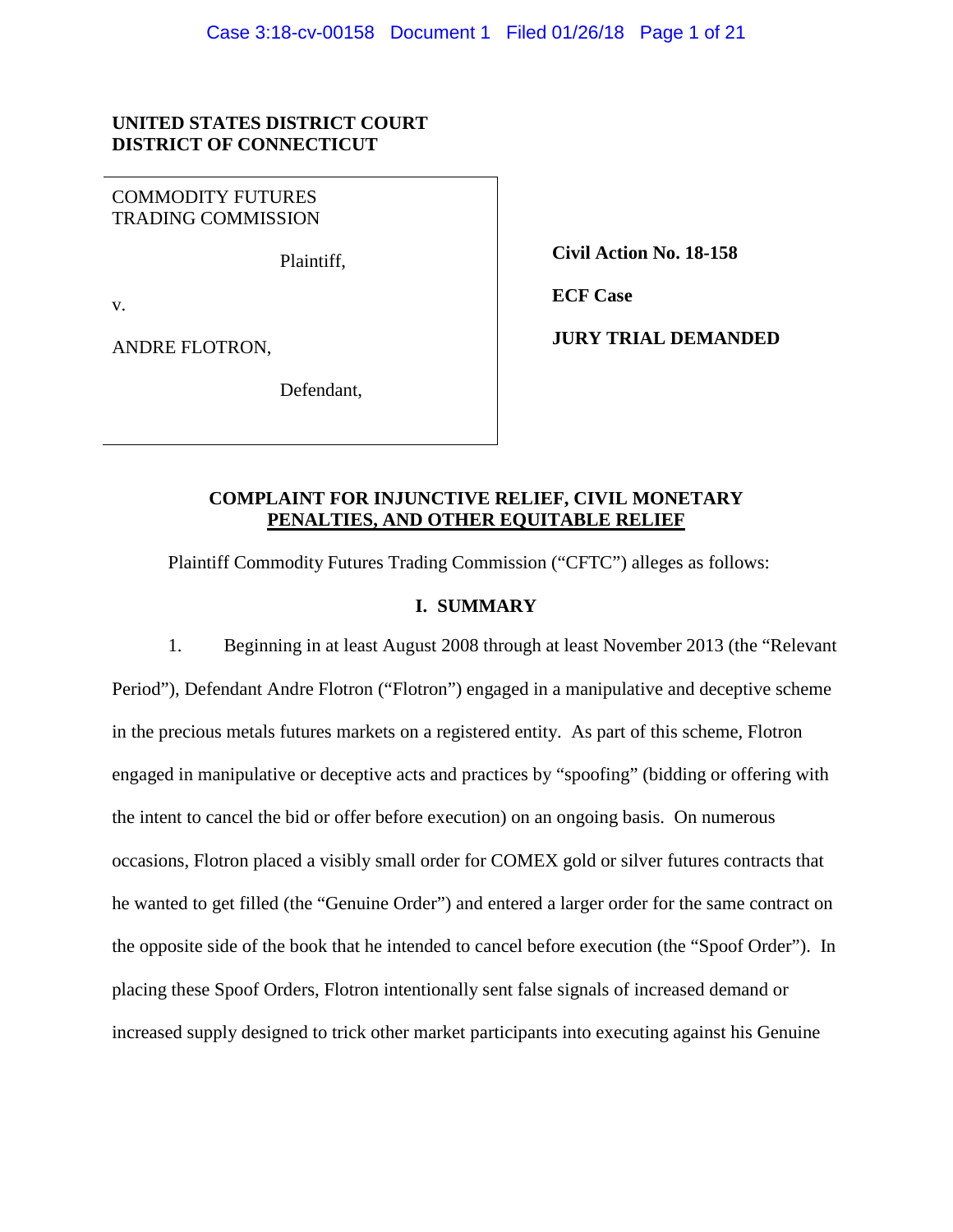#### Case 3:18-cv-00158 Document 1 Filed 01/26/18 Page 2 of 21

Orders, or Flotron recklessly disregarded that the Spoof Orders would send such false signals to market participants.

2. By virtue of this conduct, as further alleged herein, from approximately July 2011 through at least November 2013, Flotron's trading practices described above violated Section  $4c(a)(5)(C)$  of the Commodity Exchange Act (the "Act"), 7 U.S.C. §  $6c(a)(5)(C)$  (2012).

3. By virtue of this conduct, as further alleged herein, from approximately August 2011 through at least November 2013, Flotron engaged in acts and practices that violated Section  $6(c)(1)$  of the Act, 7 U.S.C. § 9(1) (2012), and Commission Regulation ("Regulation") 180.1(a)(1) and (3), 17 C.F.R. § 180.1(a)(1), (3) (2017).

4. Plaintiff brings this action pursuant to Section 6c of the Act, 7 U.S.C. § 13a-1 (2012), to enjoin Flotron's violative acts and practices and to compel Flotron's compliance with the Act. In addition, Plaintiff seeks civil monetary penalties and such other equitable relief, including but not limited to disgorgement, as this Court deems necessary and appropriate.

### **II. JURISDICTION AND VENUE**

5. This Court has jurisdiction over this action under 28 U.S.C. § 1331 (2012) (federal question jurisdiction) and 28 U.S.C. § 1345 (2012), which provides that district courts have original jurisdiction over civil actions commenced by the United States or by any agency expressly authorized to sue by Act of Congress. Section  $6c(a)$  of the Act, 7 U.S.C. § 13a-1(a) (2012), authorizes the Commission to seek injunctive relief against any person whenever it shall appear to the Commission that such person has engaged, is engaging, or is about to engage in any act or practice constituting a violation of any provision of the Act or any rule, regulation or order thereunder.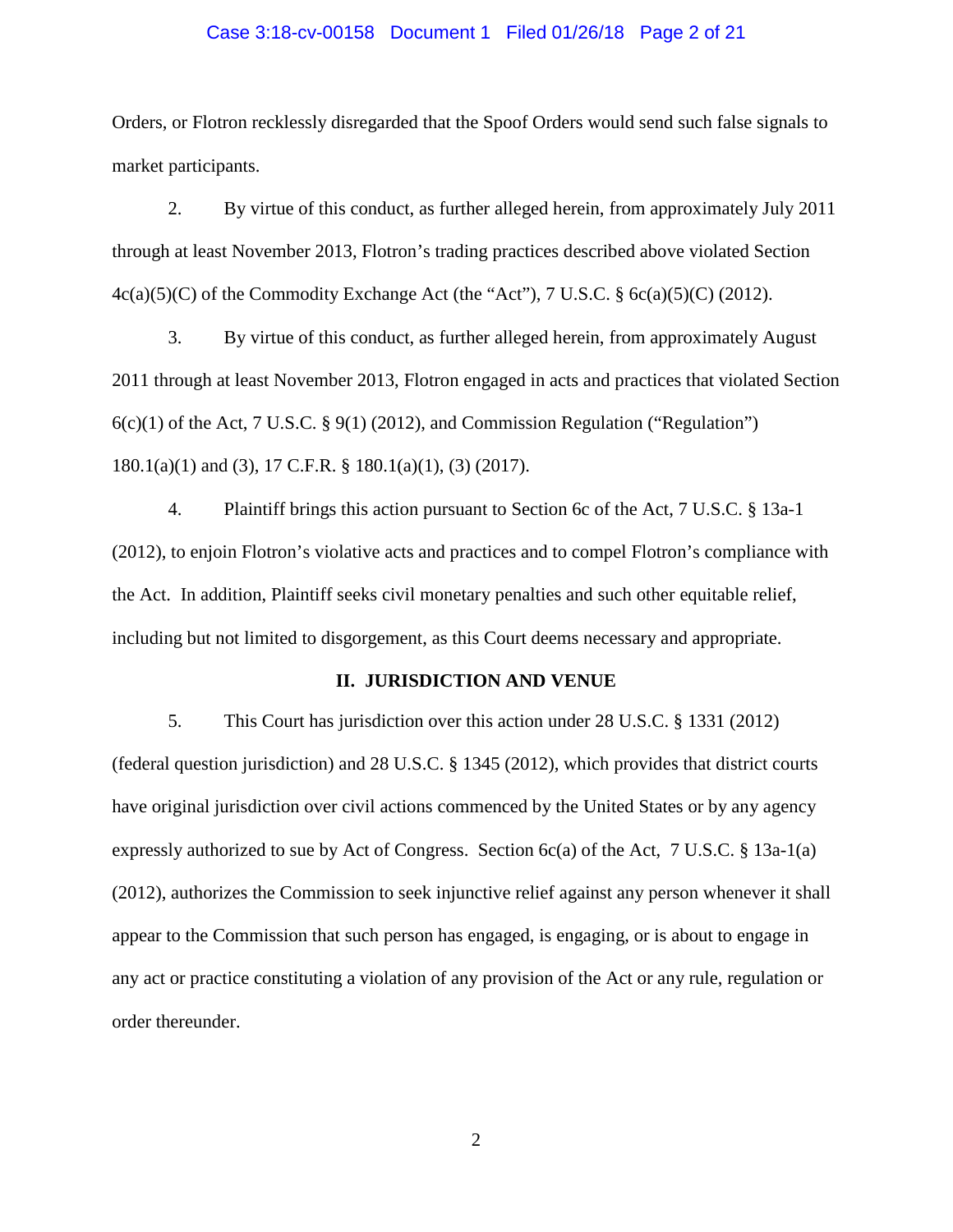#### Case 3:18-cv-00158 Document 1 Filed 01/26/18 Page 3 of 21

6. Venue properly lies with this Court, pursuant to Section 6c(e) of the Act, 7 U.S.C. § 13a-1(e) (2012), because Flotron is found in this District or transacted business in this District. Venue is also proper pursuant to 28 U.S.C.  $\S$  1391(c)(3).

# **III. PARTIES**

7. **Plaintiff Commodity Futures Trading Commission** is an independent federal regulatory agency that is charged by Congress with the administration and enforcement of the Act and Regulations promulgated thereunder.

8. **Defendant Andre Flotron** was employed by Bank A as a trader from at least 2008 to January 2014. For the duration of this time period, Flotron was employed as a trader and in a managerial capacity, overseeing other precious metals traders at Bank A, including but not limited to those based in Bank A's Stamford, Connecticut offices. Flotron has never been registered with the Commission. Flotron is a Swiss national domiciled in Switzerland. He is currently, however, in the United States and must remain here pending trial pursuant to this Court's order in United States v. Flotron, 17-cr-00220.

# **IV. FACTS**

# **A. Market Fundamentals**

9. A **Futures Contract** is an agreement to purchase or sell a commodity for delivery or cash settlement in the future at a specified price. A futures contract traded on an exchange has standard, non-negotiable contract specifications.

10. An "**Order**," in the context of electronic exchange trading, is a request submitted to an exchange to buy (that is, "bid") or sell (that is, "offer") a certain number of a specified futures contract. An order is for one or more contracts. Contracts may also be called "lots," among other things. Orders are entered into the exchange's Order Book. When one or more contracts in an order are bought or sold, that is a "fill" (or a "trade" or "execution"). At any time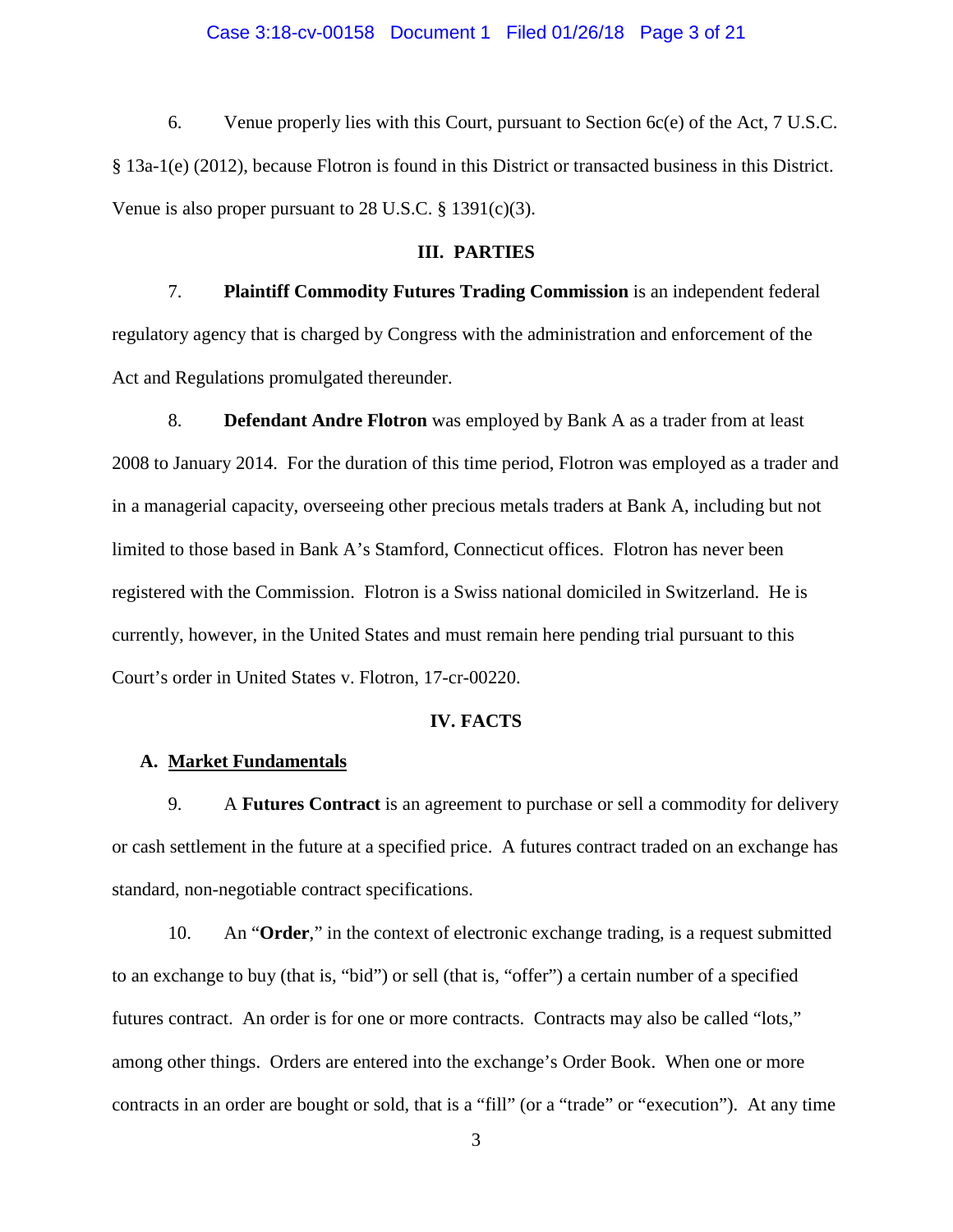#### Case 3:18-cv-00158 Document 1 Filed 01/26/18 Page 4 of 21

before the order is fully filled, the trader can "cancel" the order. When an order is canceled, the contracts that have not yet been bought or sold are pulled from the Order Book.

11. When a "buy" or "sell" order is submitted to an exchange's electronic trading system, the order becomes part of the **Order Book**. In the Order Book, each trader can view the aggregate number of contracts that all traders are actively bidding or offering at a given price level. The best-bid level, or first-bid level, is the highest price at which someone is willing to buy. The best-offer level, or first-offer level, is the lowest price at which someone is willing to sell. The bid-ask spread is the difference between those two prices.

12. Traders can view the aggregate resting contracts and orders up to the tenth-bid and tenth-offer levels. This combined bid and offer information is often referred to as the visible Order Book and represents the visible market depth. Traders often rely on information in the Order Book to make trading decisions.

13. **Order Book Balance** refers to the numeric relationship between the number of pending visible contracts offered and the number of pending visible contracts bid. Many market participants rely on the information contained in the Order Book and consider it when making trading decisions. For instance, if the aggregate size and number of sell orders significantly outweighs the total aggregate size and number of buy orders, market participants may believe that the Order Book Balance indicates that supply is exceeding demand and a price drop is imminent. Accordingly, they may decide to place orders to sell.

14. **Commodity Exchange, Inc. ("COMEX")** is a futures exchange located in New York, New York. COMEX is a designated contract market for trading futures and options under the Act. COMEX is owned and operated by CME Group, Inc. ("CME Group"), which is a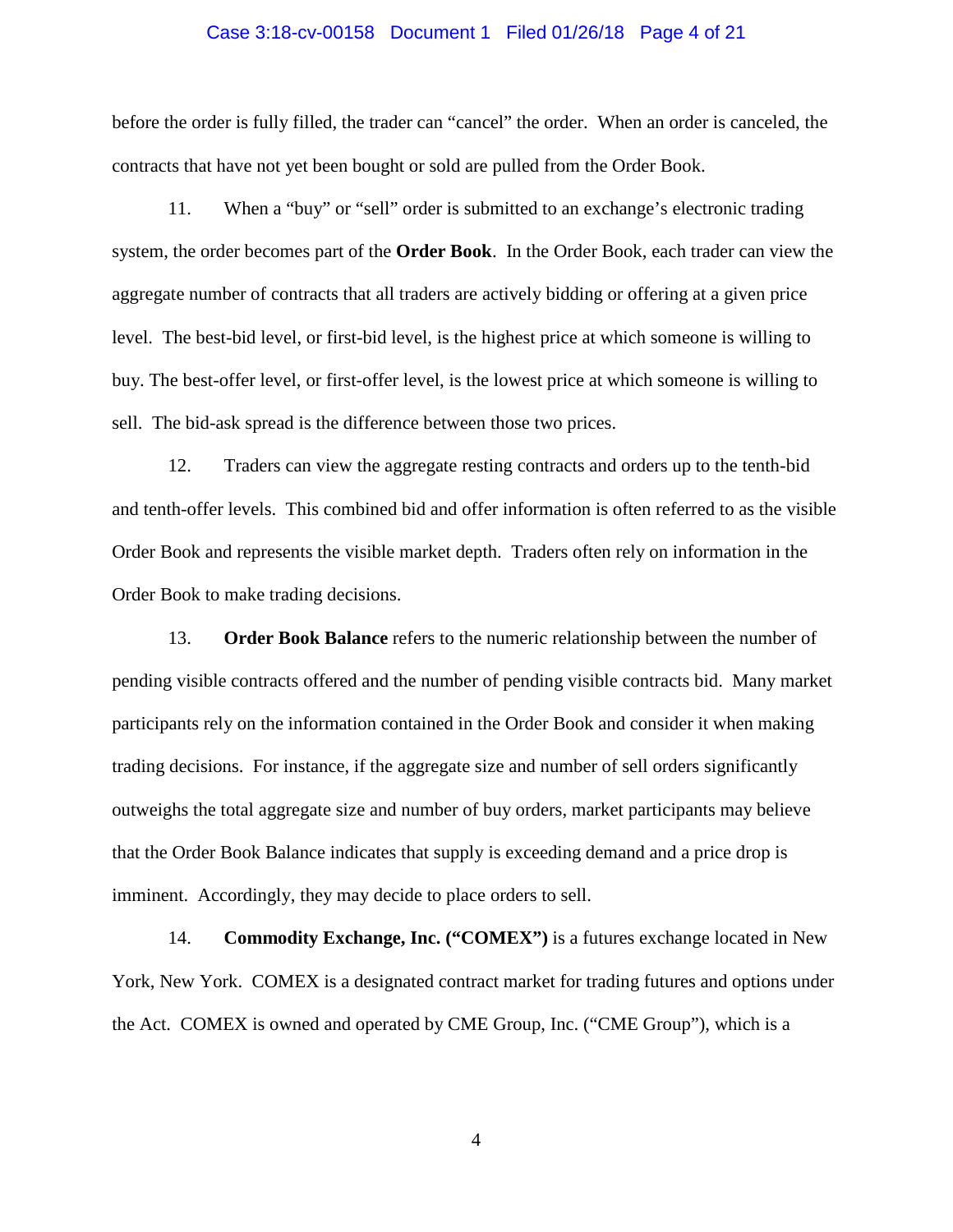#### Case 3:18-cv-00158 Document 1 Filed 01/26/18 Page 5 of 21

Delaware corporation with its headquarters in Chicago, Illinois. CME Group's COMEX lists for trading gold futures, silver futures, and other precious metals contracts.

15. **COMEX Gold Contract** is regularly traded on Globex (CME's electronic trading system) for delivery during the current calendar month, the next two calendar months, any February, April, August, and October falling within a 23-month period, and any June and December falling within a 72-month period beginning with the current month. One contract unit is equal to 100 troy ounces. The COMEX Gold Contract is generally referred to herein as "Gold Futures."

16. **COMEX Silver Contract** is regularly traded for delivery during the current calendar month, the next two calendar months, any January, March, May, and September falling within a 23-month period, and any July and December falling within a 60-month period beginning with the current month. One contract unit is equal to 5,000 troy ounces. The COMEX Silver Contract is generally referred to herein as "Silver Futures."

17. **Tick** refers to the minimum price fluctuation for a particular futures contract. The minimum price fluctuation for Gold Futures is \$.10 per troy ounce. The minimum price fluctuation for Silver Futures is \$.005 per troy ounce.

18. Globex's matching algorithm applies a First-In-First-Out ("FIFO") principle to orders at the same level of the Order Book. For example, if there are multiple orders sitting at the level of the best bid, and an offer is then placed at that same level, the bids will be filled in the order that they were placed. Modifications to price or quantity will move the order to the back of the queue.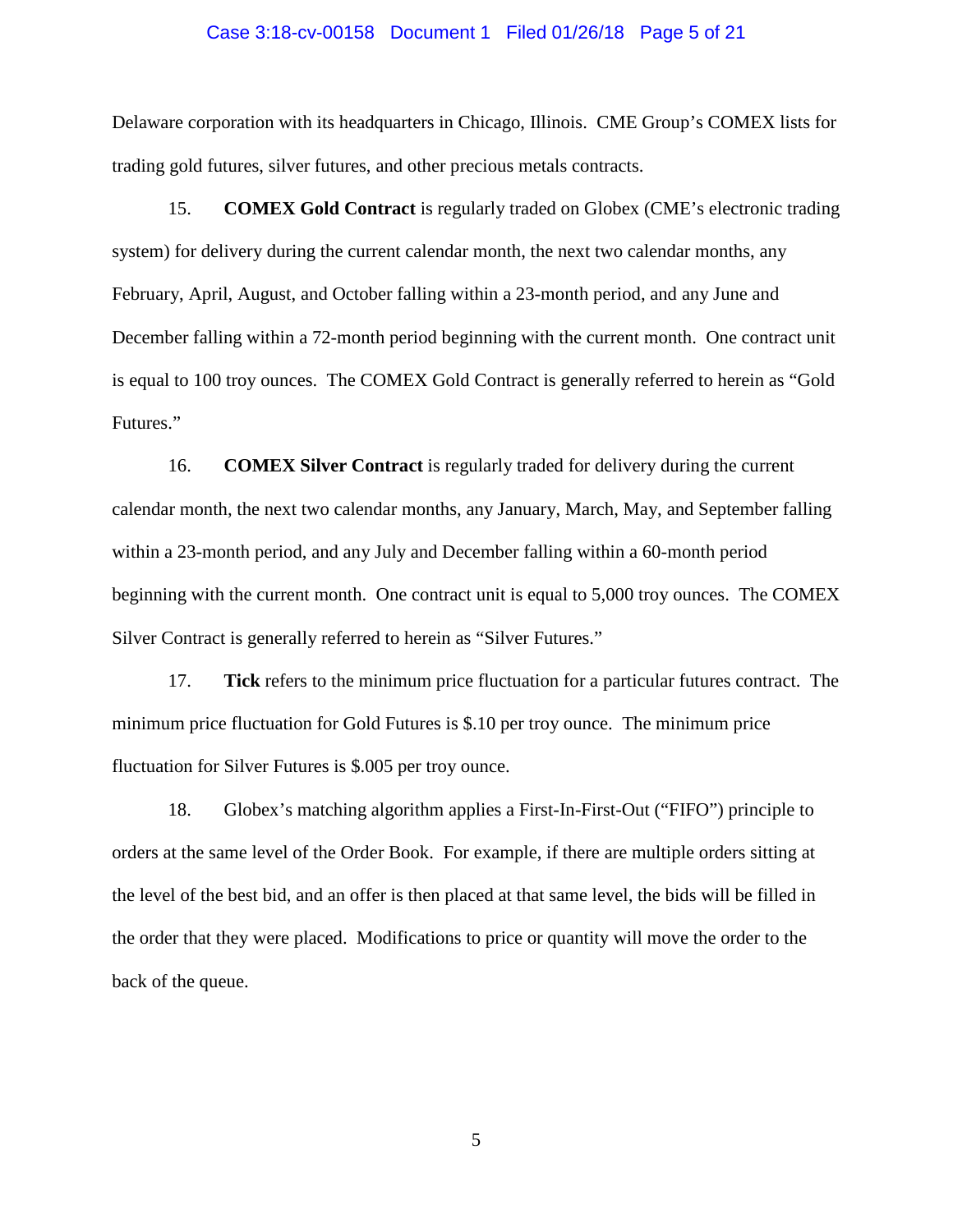#### **B. Flotron's Manipulative and Deceptive Scheme**

19. During the Relevant Period, Flotron engaged in an ongoing practice of spoofing. Flotron entered comparatively large orders for precious metals futures contracts, which he intended to cancel before execution (Spoof Orders), opposite smaller orders for precious metals futures contracts, which he desired to execute (Genuine Orders). Flotron entered the Spoof Orders with the intent to send false signals to market participants about the balance of the Order Book and trick market participants into transacting on his Genuine Orders, or, at the very least, with reckless disregard for the fact that his Spoof Orders would send such false signals to market participants.

20. For example, from time to time, Flotron would enter a Genuine Order for less than 10 lots and, usually within 30 seconds thereafter, place a Spoof Order of 20 or more lots on the other side of the Order Book. More specifically, Flotron often placed the larger, Spoof Orders in an amount where the digits were the same (e.g., 22 lots, 33 lots, 44 lots, 55 lots, 99 lots, 111 lots). Typically, Flotron's Spoof Orders were placed at least one tick behind the best price so as to reduce the likelihood of them being filled.

21. At times, in the event Flotron's initial Genuine Order was filled, he would then place a series of additional small Genuine Orders while the Spoof Order was still pending. These additional Genuine Orders tended to be at the same price as the initial Genuine Order. Moreover, the additional small Genuine Orders were, at times, placed in rapid succession, indicating that Flotron sometimes used an automated tool that conditioned the placement of an additional order on a prior one being filled.

22. Upon placement of a Spoof Order, Flotron intended to cancel it before execution. The cancellation usually occurred after his Genuine Order or series of Genuine Orders was filled.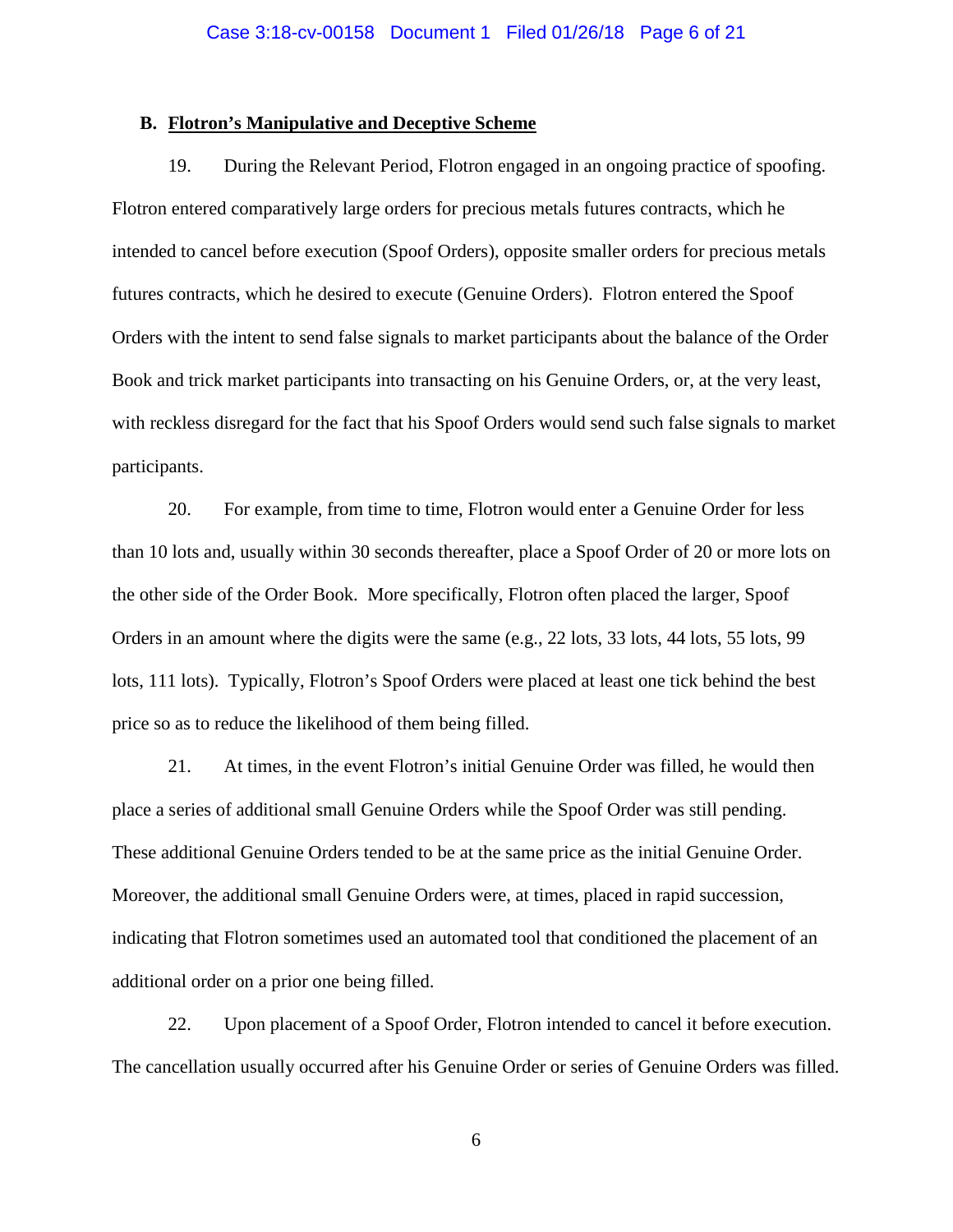#### Case 3:18-cv-00158 Document 1 Filed 01/26/18 Page 7 of 21

23. When his Genuine Order was a buy order, Flotron's Spoof Order was an offer to sell. In placing these Spoof Orders to sell, Flotron intended to send market participants a false signal of greater supply to create the impression that the price would likely decline and trick market participants into transacting on his Genuine Order to buy, or acted with reckless disregard that the Spoof Orders would send such false signals to market participants.

24. When Flotron's Genuine Order was an offer to sell, Flotron's Spoof Order was a buy order. In placing these Spoof Orders to buy, Flotron intended to send market participants a false signal of greater demand to create the impression that the price would likely rise and trick market participants into transacting on his Genuine Order to sell, or acted with reckless disregard that the Spoof Orders would send such false signals to market participants.

25. In placing the Spoof Orders, Flotron gave market participants the false impression that he actually wanted to buy or sell the number of contracts in the orders when, in reality, he did not.

26. Flotron engaged in the manipulative and deceptive scheme by spoofing to trick other market participants into executing against his Genuine Orders—to cause his Genuine Orders to be filled sooner, at a better price, or in larger quantities than they otherwise would.

27. Flotron knew or recklessly disregarded that the Spoof Orders would create a false impression of Order Book Balance and result in misinformation, thereby luring market participants to trade based on Flotron's spoofing. The risk that the Spoof Orders could mislead other market participants into believing there was genuine interest in purchasing or selling the specified number of contracts represented by Flotron's Spoof Orders was so obvious that Flotron must have been aware of it. He knew that his Spoof Orders would appear in the Order Book and that traders often considered Order Book Balance information in making trading decisions.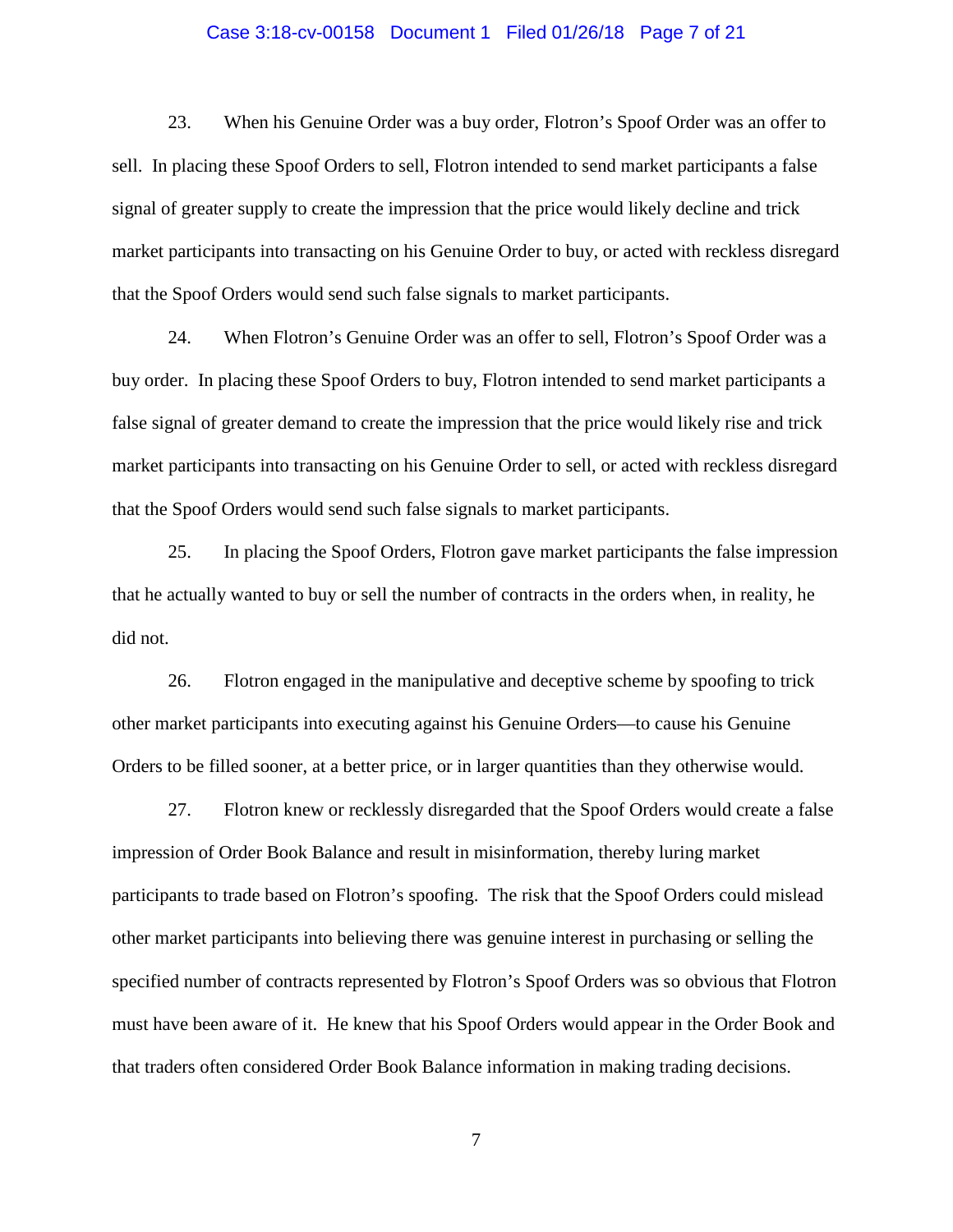### Case 3:18-cv-00158 Document 1 Filed 01/26/18 Page 8 of 21

Thus, Flotron was, at least, reckless with respect to the danger that his Spoof Orders would mislead other market participants.

#### **C. Flotron Spoofed and Taught a Subordinate How To Spoof**

28. In or about July 2008, Trader A began working on Bank A's precious metals trading desk in Stamford, Connecticut. For approximately Trader A's first two months on the desk in Stamford, Flotron was the primary person assigned to train Trader A. Trader A sat next to Flotron in Bank A's Stamford office and observed Flotron's trading practices.

29. During Trader A's training, Flotron gave Trader A instructions on how to spoof and demonstrated spoofing for Trader A's benefit. Specifically, Flotron explained that Trader A should place an order Trader A wanted filled and that such an order should be broken up, or "iceberged," such that only a small piece of it was visible to the market at a time. Flotron further explained that Trader A should then place a large, fully visible, "spoof" order on the opposite side of the market in an effort to trick market participants (including algorithmic traders) into transacting on his Genuine Order. Trader A learned from Flotron to cancel the "spoof" order after the Genuine Order was hit (or lifted), so that the Spoof Order would not get filled.

30. During the period in which he was training Trader A in Stamford, Flotron spoofed. For example, on August 29, 2008, at [1](#page-7-0)3:10:15.536,<sup>1</sup> Flotron placed a 7-lot Genuine Order to buy December-delivery Gold Futures at \$836.40. The 7-lot Genuine Order remained pending for approximately ten seconds, at which point Flotron placed a 44-lot Spoof Order to sell at \$836.80 that he intended to cancel before execution. Less than two-tenths of a second after Flotron placed the 44-lot Spoof Order, the 7-lot Genuine Order was filled in its entirety. Flotron then placed a series of three additional 7-lot Genuine Orders to buy and then one 5-lot

<span id="page-7-0"></span> $1$  All times referred to herein are Eastern Time.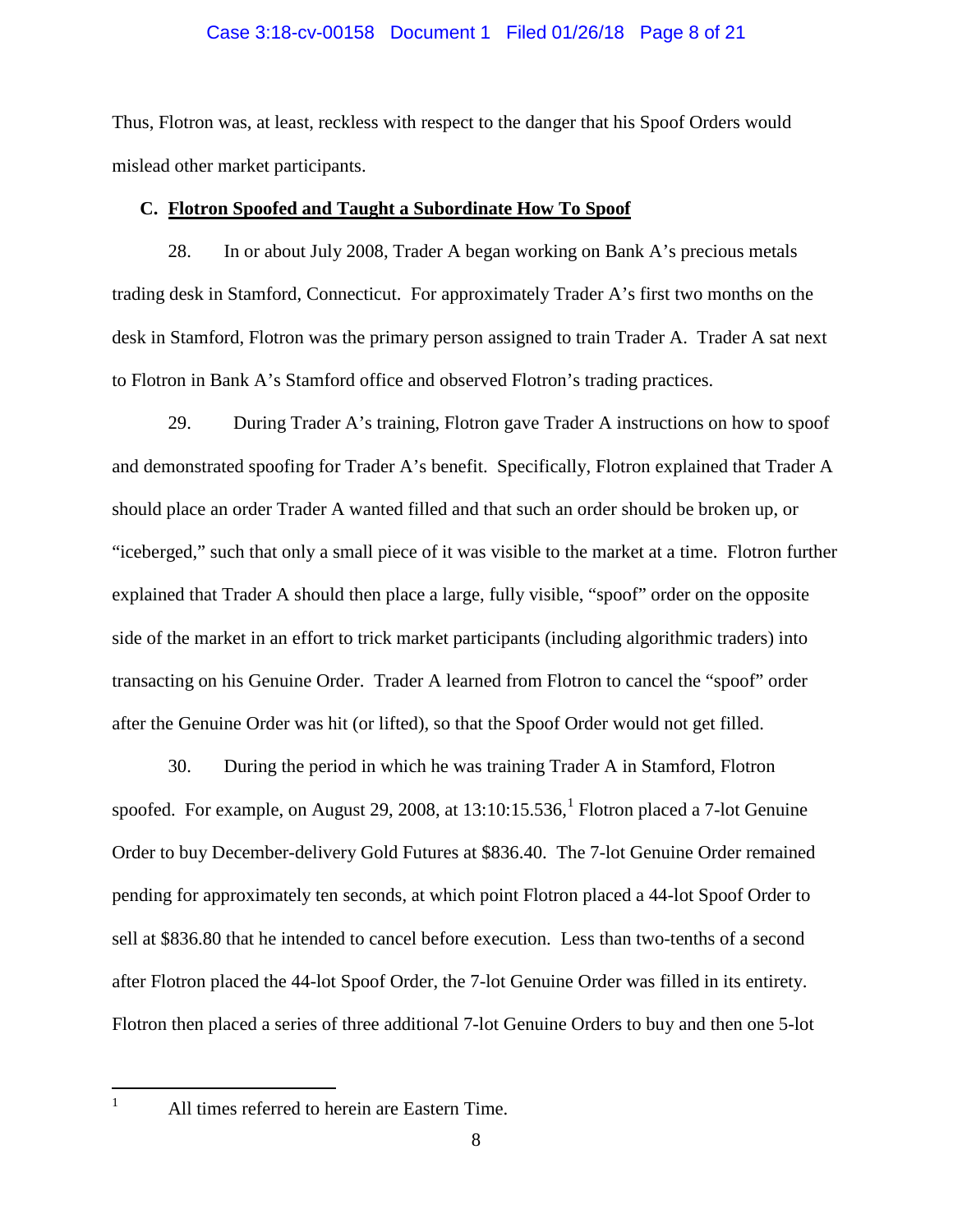#### Case 3:18-cv-00158 Document 1 Filed 01/26/18 Page 9 of 21

Genuine Order to buy that were all filled over the next two seconds at either \$836.40 or \$836.30. Approximately two seconds after the 5-lot buy order was filled, Flotron cancelled the 44-lot Spoof Order to sell in its entirety.

31. While on Bank A's precious metals desk in Stamford, and in accordance with the training he received from Flotron, Trader A spoofed. For example, on October 9, 2008, at 8:42:49.115, Trader A placed a 3-lot order to sell December-delivery Gold Futures at \$889.50. This 3-lot Genuine Order remained pending for over six minutes without getting filled. At 8:49:18.528, Trader A entered a 40-lot Spoof Order to buy December-delivery Gold Futures at \$888.50 that he intended to cancel before execution. At 8:49:49.258, Trader A's 3-lot order to sell was still pending, so he placed another Spoof Order to buy—this time of 20 lots—at \$889.00, five ticks higher than his original Spoof Order to buy. Less than three seconds later, Trader A's 3-lot Genuine Order to sell began to be filled. Trader A then placed a series of other small sell orders at \$889.50 that were also filled over the next several seconds. At 8:50:16.626, Trader A cancelled his 20-lot Spoof Order in its entirety. At 8:52:02.264, after he placed and was filled on a series of even more small sell orders at \$889.50, Trader A also cancelled his 40 lot Spoof Order in its entirety.

#### **D. Examples of Flotron's Scheme Continuing Through 2013**

32. Flotron continued to engage in a regular practice of spoofing in the manner described above through 2013, including but not limited to the following occasions. With each Spoof Order he placed, Flotron intended to, or acted with reckless disregard that it would, send a false signal of increased supply or a false signal of increased demand to market participants. Flotron placed each Spoof Order with the intent to, or with reckless disregard that it would, trick market participants into transacting on his Genuine Order(s) and cause his Genuine Orders to be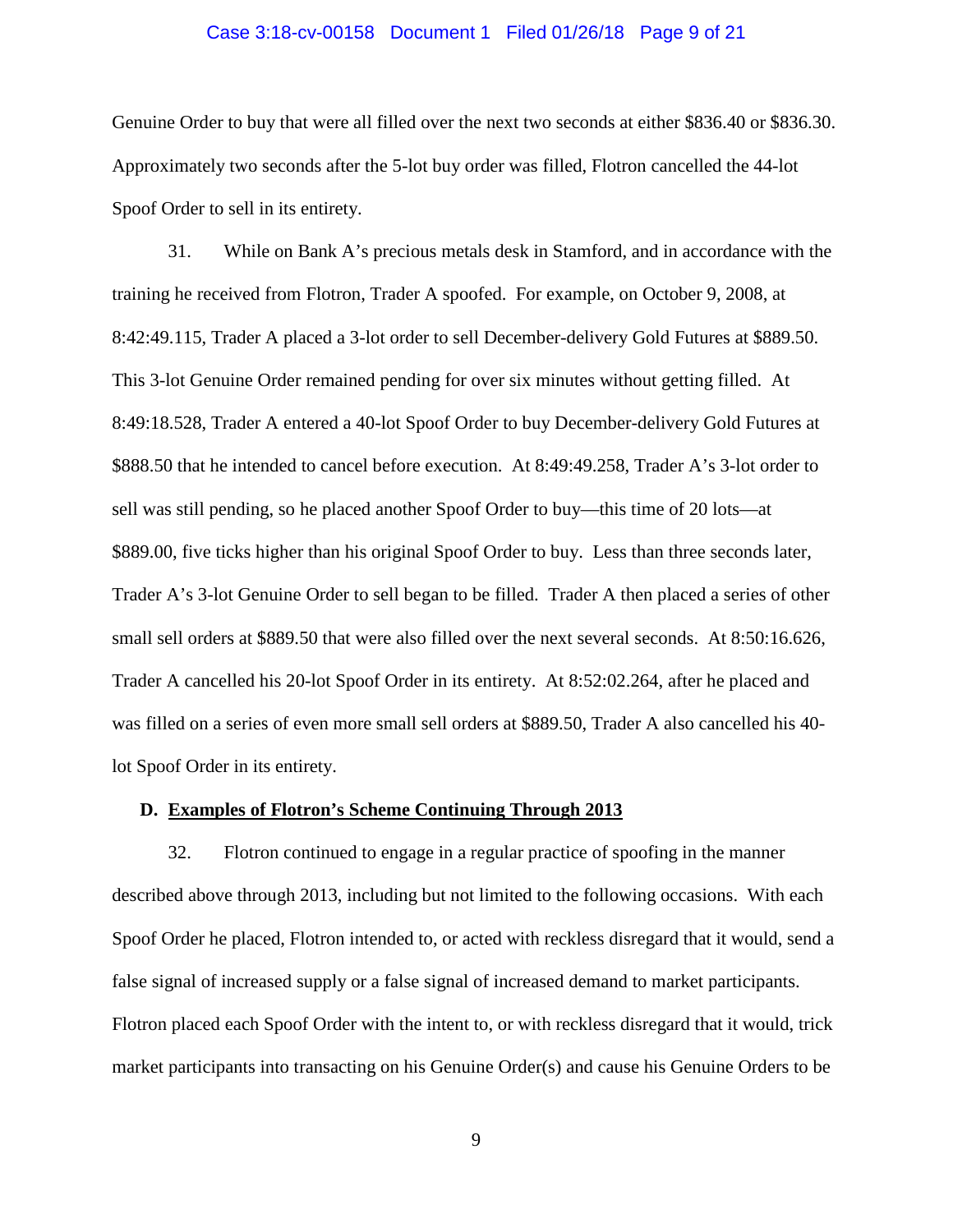#### Case 3:18-cv-00158 Document 1 Filed 01/26/18 Page 10 of 21

filled sooner, at a better price, or in larger quantities that they otherwise would. His pattern, as evidenced below, of placing Spoof Orders that were always canceled after his Genuine Orders were filled demonstrates that he always intended to cancel those Spoof Orders prior to execution.

### *1. September 6, 2011 Spoofing*

33. On September 6, 2011, at approximately 5:06:32.3, Flotron placed a 1-lot Genuine Order to buy December-delivery Gold Futures at \$1893.70 and a 1-lot Genuine Order to buy the same contract at \$1893.60. The 1-lot bid at \$1893.70 was the best bid at the time of placement.

34. Approximately two and a half seconds later, at 5:06:35.057, Flotron placed a 33 lot Spoof Order to sell at \$1894.30 that he intended to cancel before execution. His 33-lot order to sell was three ticks away from the best offer at the time of placement.

35. Both of Flotron's 1-lot buy orders were filled less than one tenth of a second thereafter.

36. Over the next six seconds, Flotron (either manually or through an automated trading tool he controlled) placed a series of fourteen additional 1-lot Genuine Orders to buy that were filled at either \$1893.60 or \$1893.70.

37. At 5:06:43.251, Flotron cancelled his 33-lot Spoof Order to sell in its entirety.

# *2. June 28, 2012 Spoofing*

38. On June 28, 2012, at 13:26:33.786, Flotron placed a 1-lot Genuine Order to buy August-delivery Gold Futures at \$1550.10. At the time, \$1550.10 was the best bid in the market. The price, however, moved away from Flotron's bid over the next eight seconds, trading as high as \$1550.40.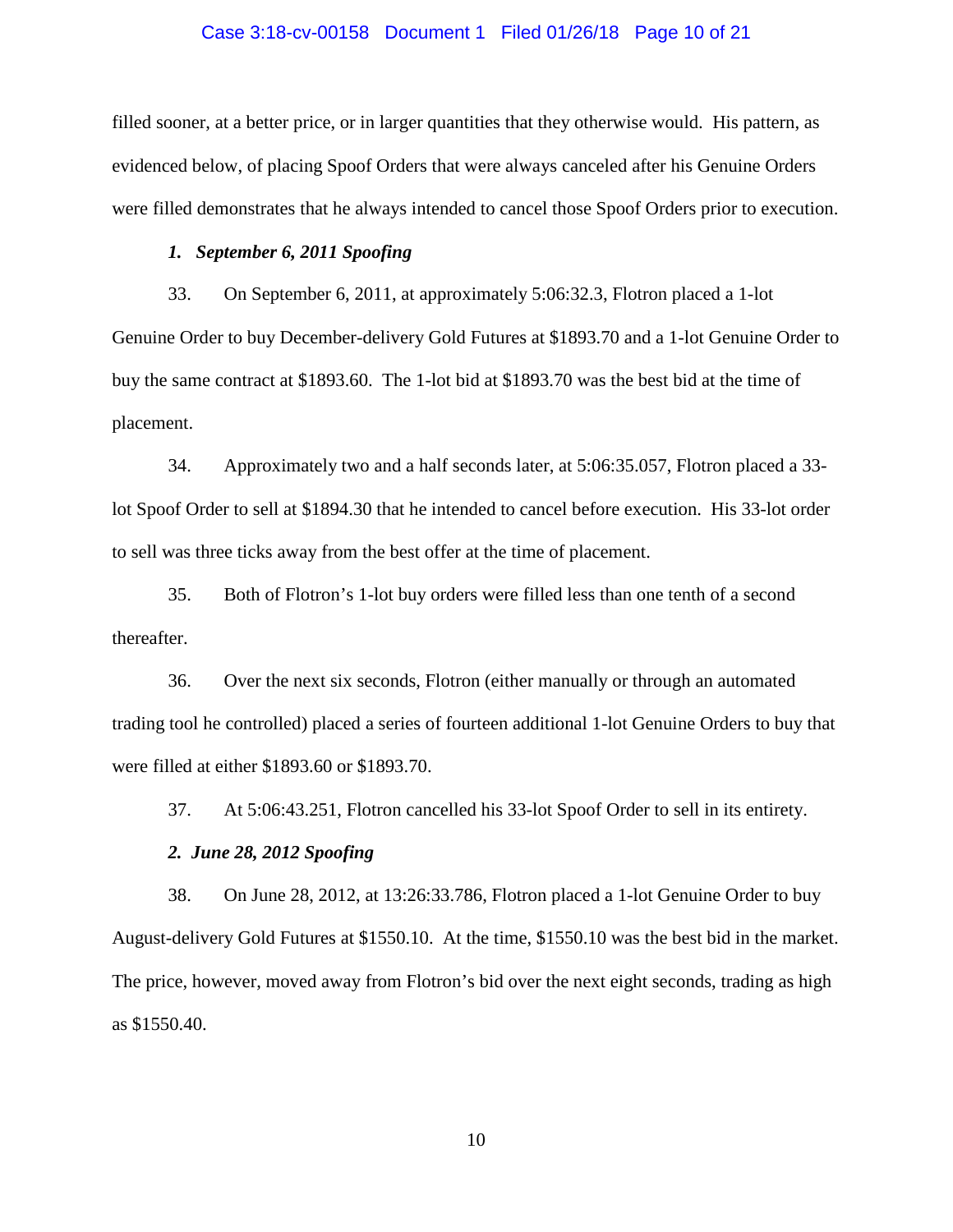#### Case 3:18-cv-00158 Document 1 Filed 01/26/18 Page 11 of 21

39. At 13:26:39.028, Flotron placed another 1-lot Genuine Order to buy Augustdelivery Gold Futures at \$1550.20.

40. At 13:26:42.415, with both genuine buy orders still pending, Flotron placed a 55 lot Spoof Order to sell August-delivery Gold Futures at \$1550.50 that he intended to cancel before execution.

41. Flotron's 55-lot sell order was two ticks away from the best offer at the time it was placed.

42. Flotron's 1-lot buy order at \$1550.20 was filled less than one-hundredth of a second after the placement of the Spoof Order. And his initial 1-lot buy order at \$1550.10 was filled approximately one second later.

43. At 13:26:53.313, approximately three seconds after the last in a series of additional small genuine buy orders was filled, Flotron cancelled his 55-lot Spoof Order to sell in its entirety.

### *3. February 15, 2013 Spoofing*

44. On February 15, 2013, at 5:59:28.544, Flotron placed a 1-lot Genuine Order to buy March-delivery Silver Futures at \$30.180. At the time of placement, this Genuine Order was at the best price level, but not the first in the queue.

45. The Genuine Order sat pending for over four seconds, at which point Flotron placed a 55-lot Spoof Order to sell March-delivery Silver Futures at \$30.190 that he intended to cancel before execution.

46. At the time of placement, the Spoof Order to sell was one tick away from the best offer.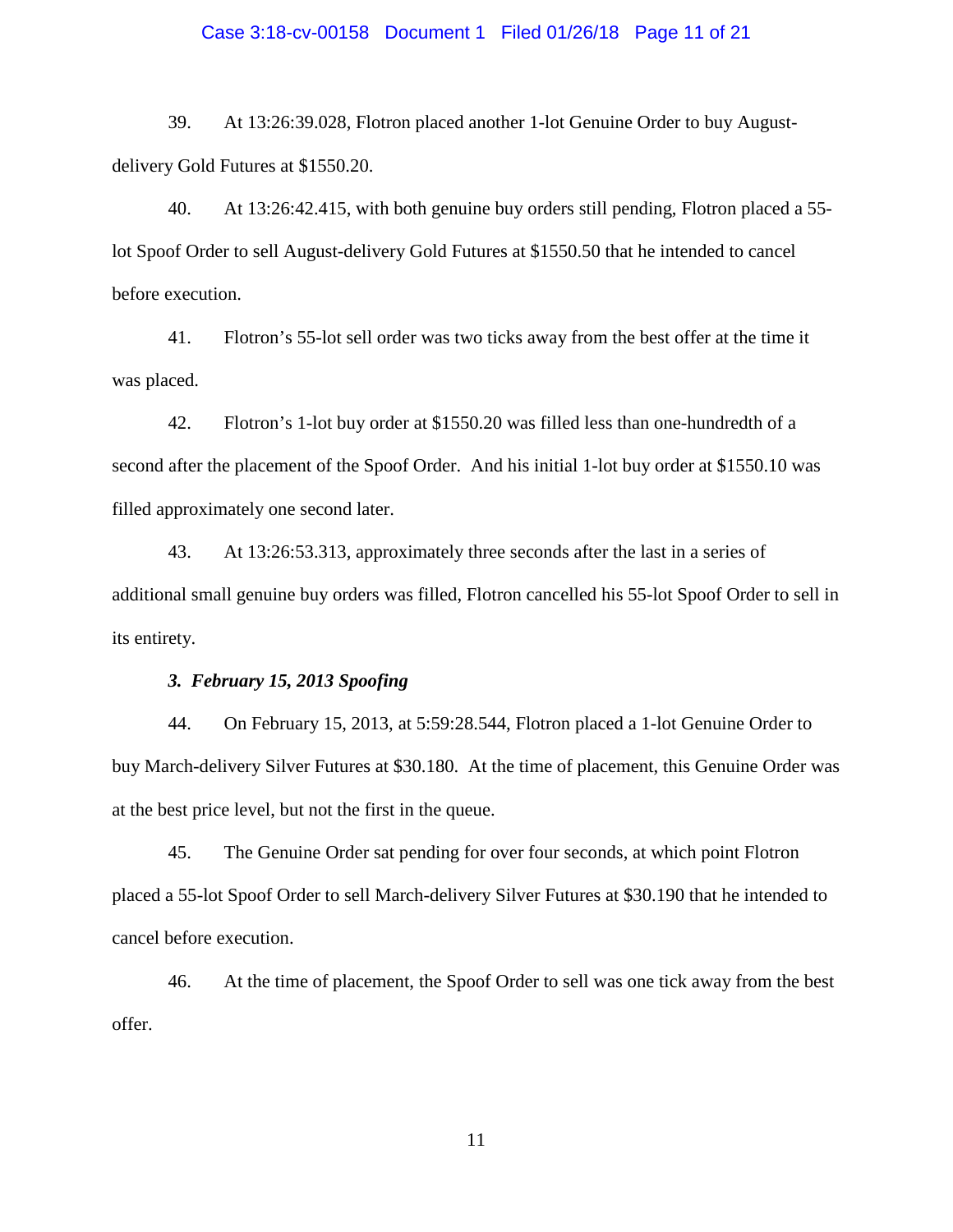#### Case 3:18-cv-00158 Document 1 Filed 01/26/18 Page 12 of 21

47. At the time Flotron placed the 55-lot Spoof Order, the total visible sell-side order volume was 116 lots. His Spoof Order, therefore, increased the visible sell-side volume by almost 50%.

48. Less than one-tenth of a second later, Flotron's Genuine Order was filled.

49. Less than four-tenths of a second after this fill, Flotron (either manually or through an automated trading tool he controlled) placed a series of four additional 1-lot Genuine Orders at \$30.180 that were filled in quick succession (within 1.5 seconds).

50. Flotron cancelled the 55-lot Spoof Order to sell less than two seconds after the fourth additional 1-lot Genuine Order was filled.

# *4. July 1, 2013 Spoofing*

51. On July 1, 2013, at 10:11:06.151, Flotron placed at 1-lot Genuine Order to sell August-delivery Gold Futures at a price of \$1238.50. At the time of placement, the order was two ticks away from the best offer in the Order Book (and there were seven lots better offered). Over the next seventeen seconds, several lots traded but none at a price higher than \$1238.30.

52. At 10:11:23.173, with his 1-lot sell order still pending at \$1238.50, Flotron placed a 111-lot Spoof Order to buy August-delivery Gold Futures at \$1237.90 that he intended to cancel before execution.

53. At the time he placed this 111-lot Spoof Order to buy, it was three ticks below the best bid.

54. At the time Flotron placed the 111-lot Spoof Order to buy, the visible volume on the offer side of the Order Book was 127 lots and the visible volume on the buy side of the Order Book was 119 lots. Therefore, Flotron's 111-lot Spoof Order converted an Order Book that had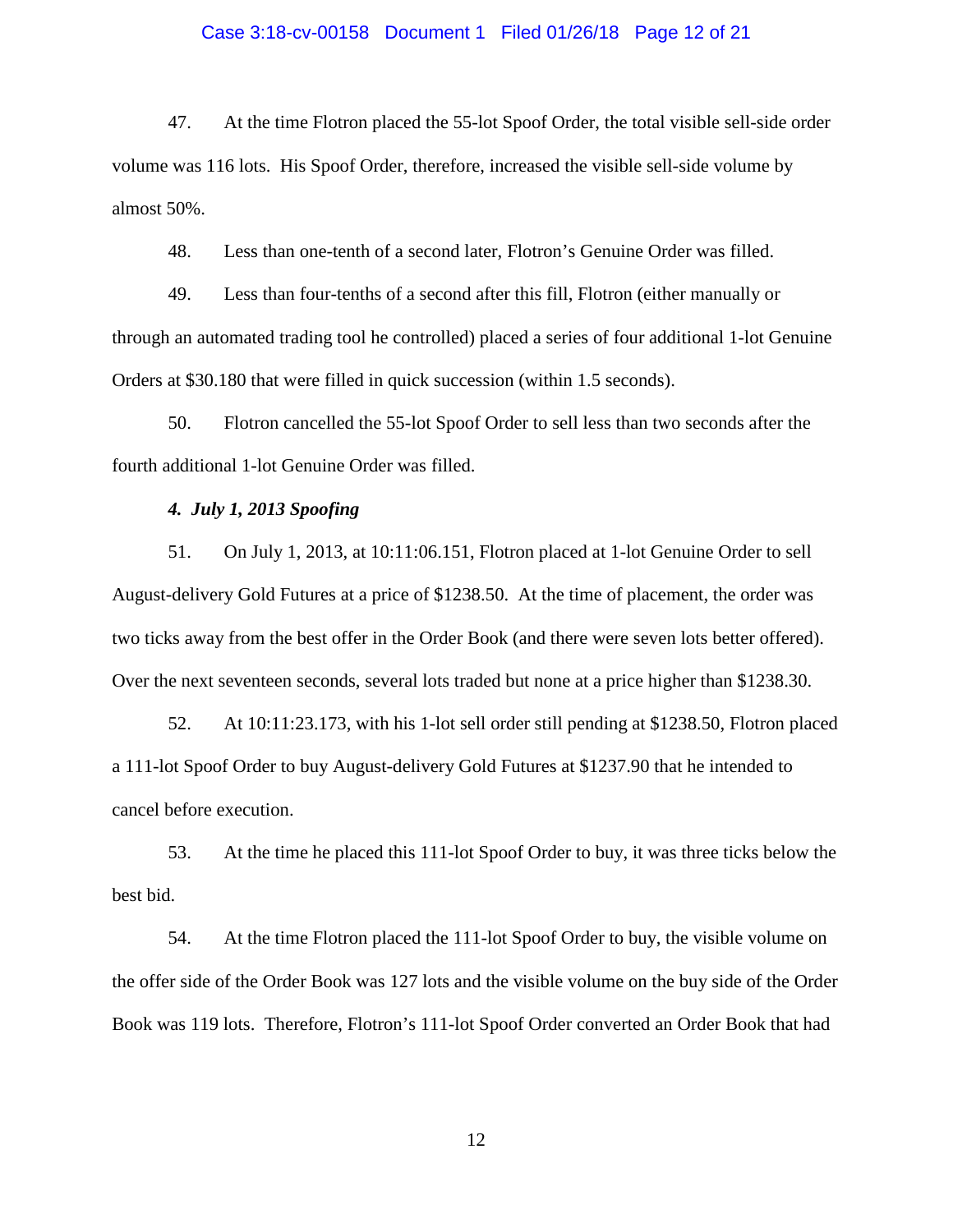#### Case 3:18-cv-00158 Document 1 Filed 01/26/18 Page 13 of 21

been relatively balanced into one in which there was almost twice as much volume bid as there was offered.

55. Within 1.2 seconds of the placement of the 111-lot Spoof Order to buy, the market moved two ticks up, filling Flotron's 1-lot sell order at \$1238.50 and a subsequent 1-lot sell order at \$1238.60.

56. Over the next 29 seconds, the market fluctuated between \$1238.80 and \$1238.30; Flotron's 111-lot Spoof Order to buy was at least four ticks away from the last trade.

57. At 10:11:53.227, the price dropped to \$1238.20 and at 10:11:54.543 it dropped to \$1238.10, only two ticks away from Flotron's 111-lot Spoof Order.

58. Less than one second after the price dropped to \$1238.10 and approached his 111 lot Spoof Order, Flotron cancelled his 111-lot Spoof Order in its entirety.

59. Within one-hundredth of a second of Flotron cancelling his 111-lot Spoof Order to buy, the market traded at \$1237.90—the price at which his 111-lot Spoof Order had been.

60. In short, Flotron never intended for the 111-lot order to be executed; he cancelled it as it became likely that it—or some portion of it—would get filled.

## *5. October 14, 2013 Spoofing*

61. On October 14, 2013, at 8:26:47.706, Flotron entered a 5-lot Genuine Order to buy December-delivery Gold Futures contracts at a price of \$1284.80. At the time of placement it was the best bid; the best offer was at \$1284.90.

62. Less than one second later, at 8:26:48.474, with his 5-lot bid still pending, Flotron placed a 55-lot Spoof Order to sell December-delivery Gold Futures contracts at a price of \$1285.10 that he intended to cancel before execution.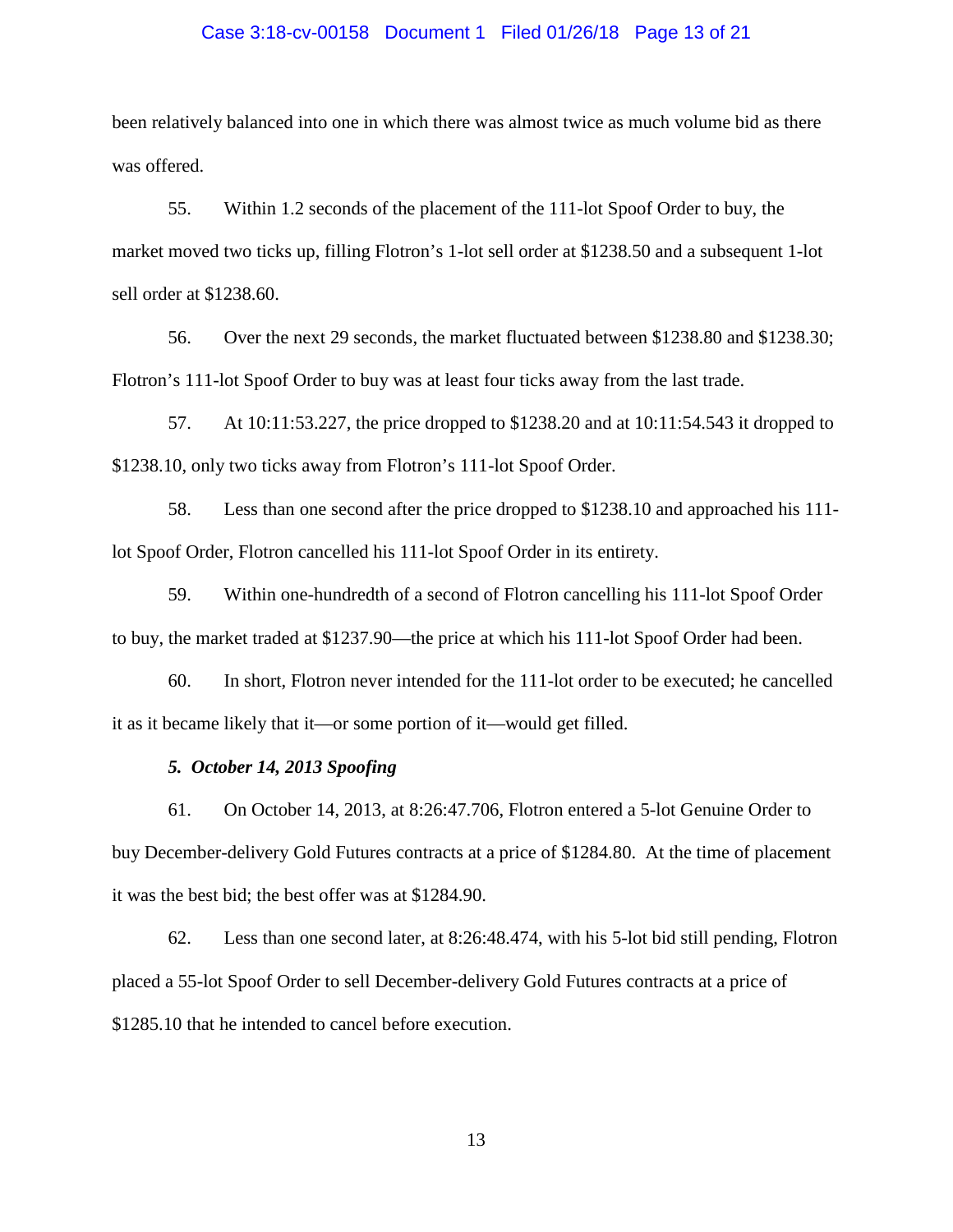#### Case 3:18-cv-00158 Document 1 Filed 01/26/18 Page 14 of 21

63. At the time he placed this 55-lot Spoof Order to sell, it was two ticks from the best offer.

64. At the time Flotron placed the 55-lot Spoof Order to sell, there was a total volume of 89 lots visible on the sell side of the Order Book and none of the five best offer levels contained a total volume of more than nine lots. The visible volume on the buy side of the Order Book was 85 lots and none of the five best bid levels contained a total volume of more than nine lots. Therefore, Flotron's 55-lot order turned an Order Book that had been relatively balanced into one in which there was over 60% more volume on the visible sell side of the book than on the visible buy side. Moreover, the size of Flotron's offer was more than three times the total volume at any other visible price level.

65. At 8:26:49.466, less than one second after he placed the 55-lot Spoof Order at \$1285.10, Flotron's 5-lot buy order was filled at \$1284.80.

66. Following this fill, Flotron immediately—within a few tenths of a second—placed (either manually or through an automated trading tool he controlled) a series of three additional 5-lot Genuine Orders to buy and one additional 1-lot Genuine Order to buy that were filled at \$1284.70 and \$1284.80 in quick succession (within the next second).

67. When the market started to move back up toward Flotron's 55-lot Spoof Order to sell, he cancelled it. Specifically, at 8:26:52.720, the best bid went from \$1284.60 (where it had been for about 1.5 seconds) to 1284.90, only two ticks from Flotron's 55-lot offer. Flotron cancelled the 55-lot Spoof Order to sell in its entirety less than four-tenths of a second later.

68. Flotron cancelled the 55-lot Spoof Order as it became more likely that it—or some portion of it—would get filled.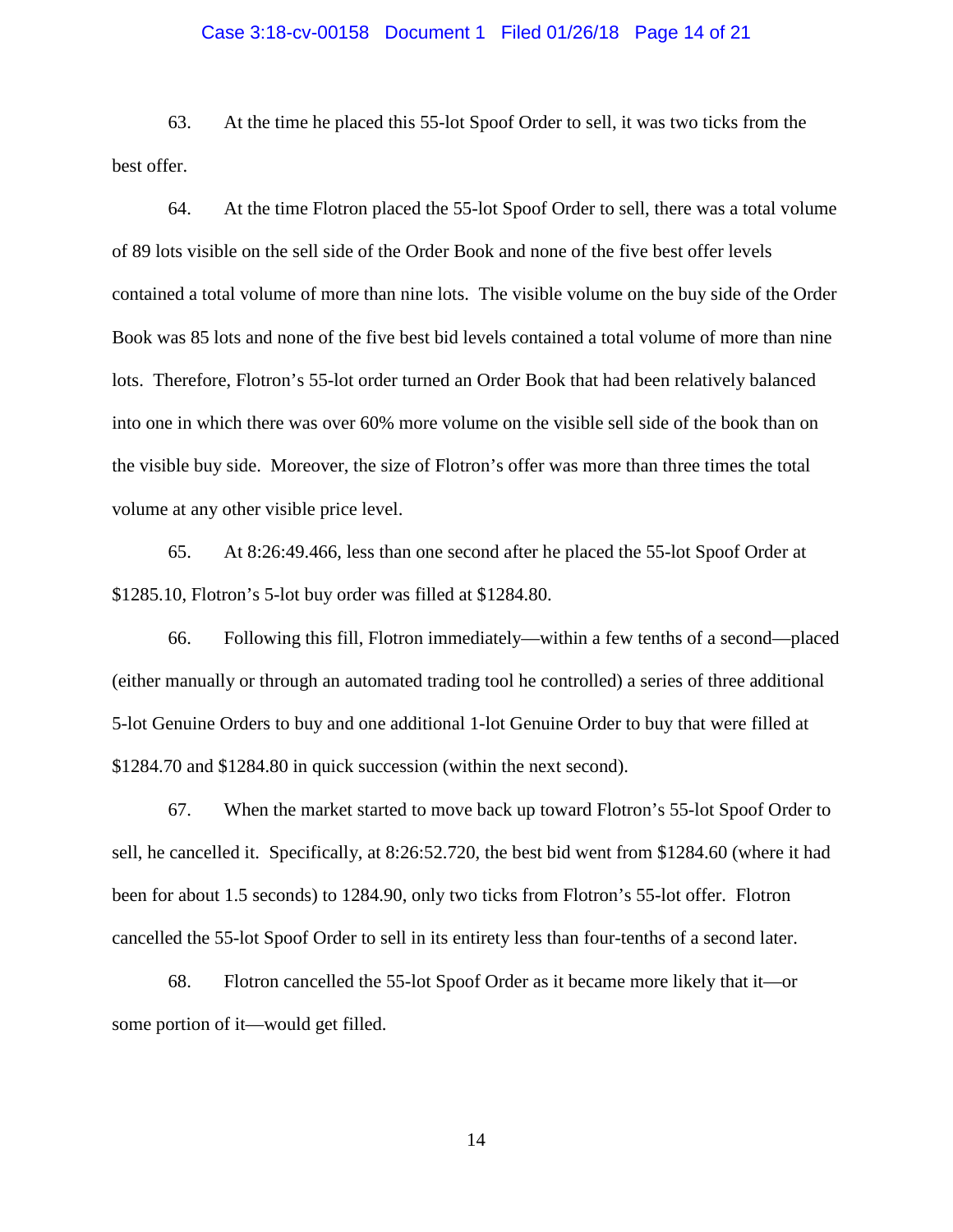# *6. October 17, 2013 Spoofing*

69. On October 17, 2013, Flotron placed three disproportionately large Spoof Orders in a span of two and a half minutes, each of which he intended to cancel before execution.

70. At 11:13:35.407, Flotron placed a 55-lot Spoof Order to sell December-delivery Gold Futures at \$1319.40 that he intended to cancel before execution. At the time it was placed, the best offer stood one tick away, at \$1319.30. The best bid was \$1319.10. By volume, the 55 lot sell order was equal to nearly 60% of the entire visible buy-side order volume. It was also more than twice as large as the total volume at any other level in the visible Order Book.

71. Approximately one-tenth of a second after placing the 55-lot Spoof Order to sell, Flotron placed a 1-lot Genuine Order to buy December-delivery Gold Futures at \$1319.20, one tick higher than the previous best bid. The genuine buy order was filled immediately. About 10 seconds later, after getting filled on six more successive 1-lot bids at \$1319.20, Flotron cancelled the 55-lot Spoof Order to sell in its entirety.

72. At 11:13:55.778, Flotron placed another 1-lot Genuine Order to buy at \$1319.20. At the time of placement, it was the best bid in the market. The best offer at the time was \$1319.30.

73. Despite being the best bid, the 1-lot order sat in the Order Book unfilled for over 4 seconds, at which point Flotron placed a 77-lot Spoof Order to sell at \$1319.50 that he intended to cancel before execution.

74. Just prior to placement of the 77-lot order, the total visible sell-side order volume was 119 lots and the total visible buy-side order volume was 93 lots. The 77-lot Spoof Order, therefore, increased the total visible sell-side volume by over 60%.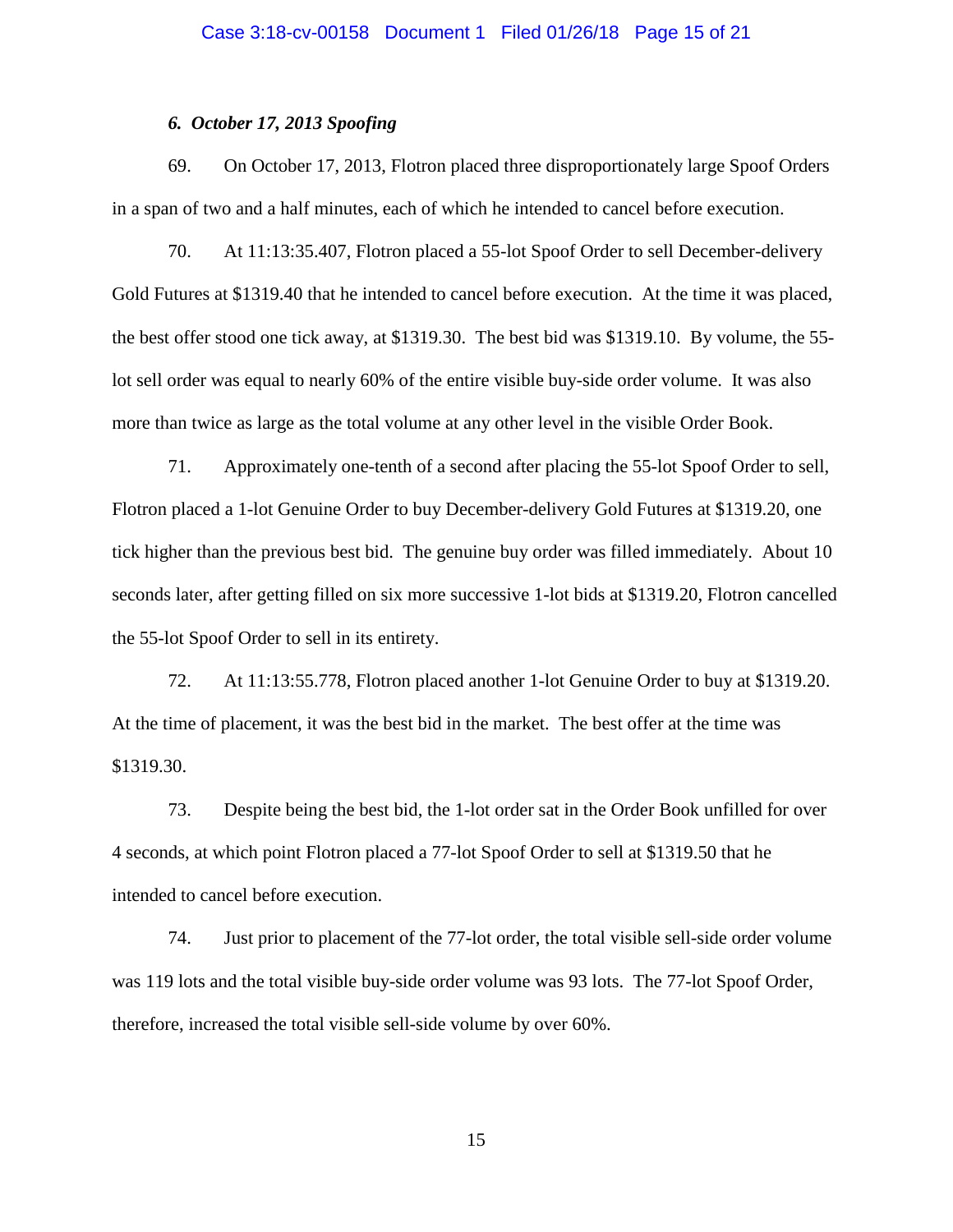#### Case 3:18-cv-00158 Document 1 Filed 01/26/18 Page 16 of 21

75. One millisecond after the placement of the 77-lot order, Flotron's 1-lot Genuine Order to buy was filled at \$1319.20.

76. Flotron (either manually or through an automated trading tool he controlled) subsequently placed six successive 1-lot Genuine Orders to buy at \$1319.20, five of which were filled. The sixth sat at the top of the Order Book for six seconds, at which point Flotron modified the price of his 77-lot Spoof Order from \$1319.50 to \$1319.40.

77. Approximately 2.4 seconds after this downward modification, the sixth 1-lot buy order was filled.

78. At 11:14:26.516, the market traded up to \$1319.30, just one tick away from the 77-lot order that Flotron intended to cancel before execution.

79. Flotron cancelled the 77-lot order in its entirety at 11:14:31.086.

80. At 11:15:33.964, Flotron placed a 1-lot Genuine Order to buy at \$1319.10. At the time this order was placed, it was one tick away from the best bid. The best offer was \$1319.30.

81. At 11:15:37.060, Flotron placed a 99-lot Spoof Order to sell at \$1319.60 that he intended to cancel before execution. At the time it was placed, the 99-lot order was four ticks away from the best offer. At the time, the entire volume on the visible buy side of the Order Book was only 107 lots, the entire volume on the sell side was only 84 lots, and no single price level in the entire visible Order Book contained an order volume of greater than 17 lots. Flotron's 99-lot Spoof Order more than doubled the volume on the sell side of the Order Book.

82. No trades occurred in the market for the next four seconds.

83. At 11:15:41.248, Flotron modified his 99-lot sell order down one tick, to \$1319.50. Less than one second later, Flotron's 1-lot Genuine Order to buy at \$1319.10 was filled. Flotron (either manually or through an automated tool he controlled) placed four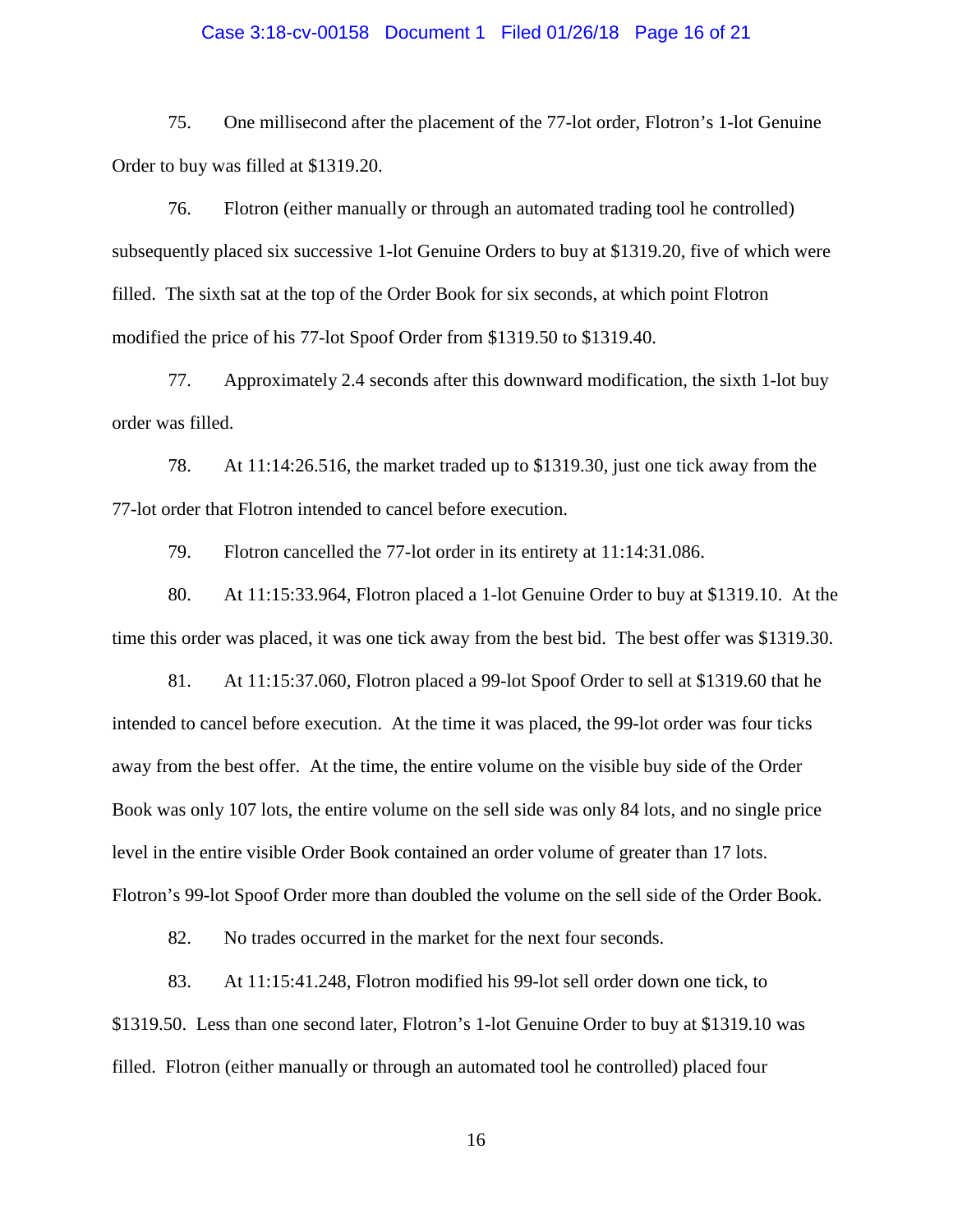#### Case 3:18-cv-00158 Document 1 Filed 01/26/18 Page 17 of 21

additional 1-lot Genuine Orders at \$1319.10 in succession. Three were filled immediately. The fourth sat pending for four seconds, at which point Flotron modified his 99-lot order down one tick again to \$1319.40. Less than two seconds later, the fourth 1-lot buy order was filled at \$1319.10.

84. Again, Flotron placed four additional 1-lot Genuine Orders to buy at \$1319.10, three of which were filled over approximately the next four seconds. After the fourth 1-lot buy order had been pending for about three seconds, the volume on the buy side of the Order Book significantly increased. Specifically, 60 lots were added to the buy-side volume in the course of a second. The market price immediately went up to \$1319.20, only two ticks away from Flotron's 99-lot Spoof Order that he did not want to be filled.

85. Approximately one second after the price went up Flotron cancelled the 99-lot Spoof Order in its entirety.

### **V. VIOLATION OF THE COMMODITY EXCHANGE ACT**

#### **COUNT I**

# **VIOLATIONS OF SECTION 4c(a)(5)(C) OF THE ACT, 7 U.S.C. § 6c(a)(5)(C) (Disruptive Practices - Spoofing)**

86. The allegations set forth in paragraphs 1 to 85 are re-alleged and incorporated herein by reference.

87. By reason of the conduct described above, Flotron engaged in trading, practices, or conduct on or subject to the rules of a registered entity that is, is of the character of, or is commonly known to the trade as, "spoofing" (bidding or offering with the intent to cancel the bid or offer before execution).

88. In placing each Spoof Order, Flotron acted with the intent to cancel the bid or offer before execution.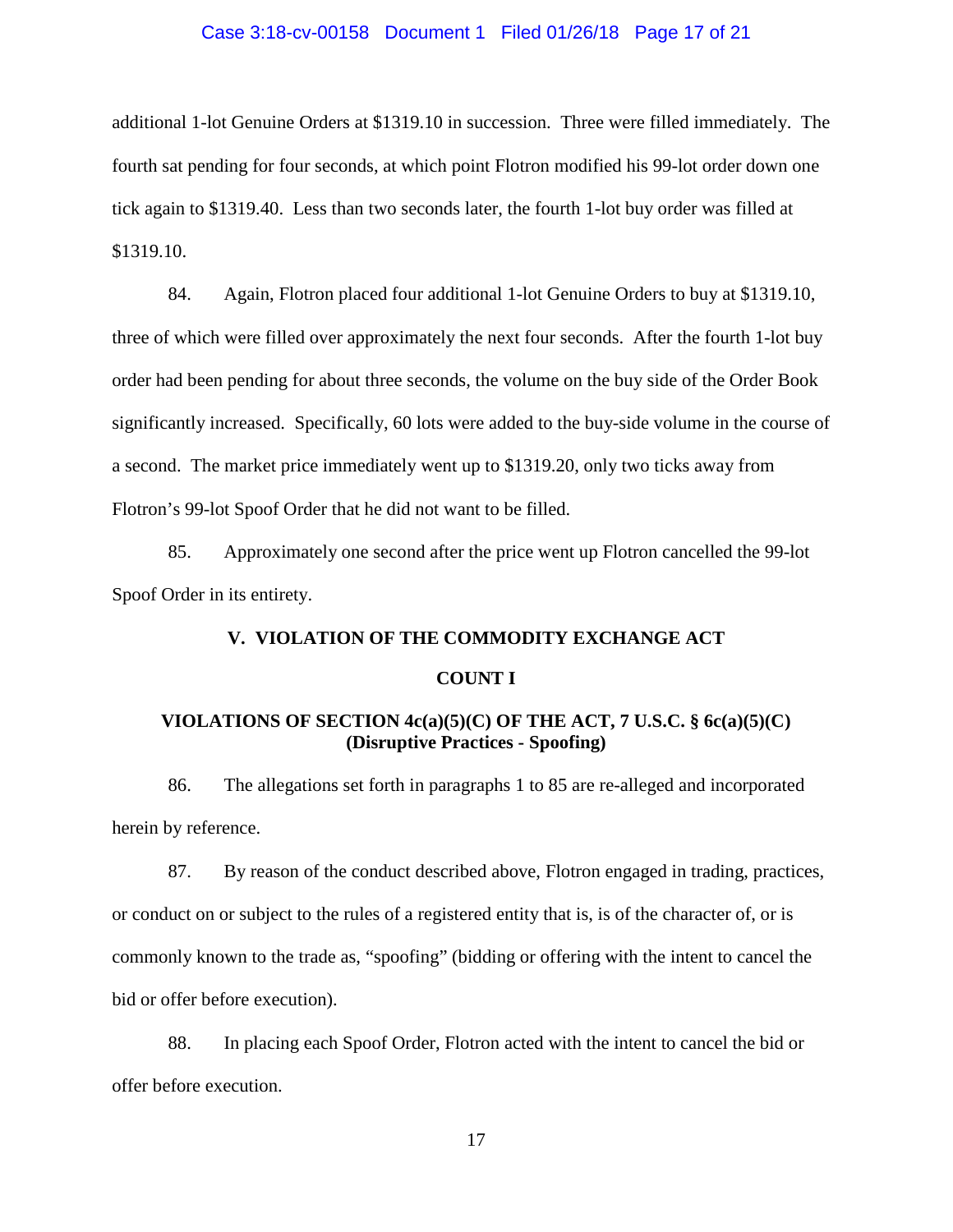### Case 3:18-cv-00158 Document 1 Filed 01/26/18 Page 18 of 21

89. By reason of the foregoing, Flotron violated Section  $4c(a)(5)$  of the Act, 7 U.S.C.  $§ 6c(a)(5) (2012).$ 

90. Each Spoof Order, including but not limited to those specifically alleged herein, constitutes a separate and distinct violation of Section  $4c(a)(5)(C)$  of the Act.

#### **COUNT II**

# **VIOLATIONS OF SECTION 6(c)(1) OF THE ACT, 7 U.S.C. § 9(1), AND REGULATION 180.1(a)(1) AND (3), 17 C.F.R. § 180.1(a)(1), (3) (Use of a Manipulative and Deceptive Device, Scheme, or Artifice)**

91. Paragraphs 1 to 85 are re-alleged and incorporated herein by reference.

92. By reason of the conduct described above, Flotron, in connection with a contract for future delivery on a registered entity, intentionally or recklessly: (1) used or employed, or attempted to use or employ, manipulative devices, schemes, or artifices to defraud; or (2) engaged, or attempted to engage, in acts, practices, or courses of business, which operated or would have operated as a fraud or deceit upon market participants.

93. Flotron acted intentionally or recklessly.

94. By reason of the foregoing, Flotron violated Section  $6(c)(1)$  of the Act, 7 U.S.C. § 9(1) (2012), and Regulation 180.1(a)(1) and (3), 17 C.F.R. § 180.1(a)(1), (3) (2017).

95. Each Spoof Order and scheme, including but not limited to those specifically alleged herein, constitutes a separate and distinct violation of Section  $6(c)(1)$  of the Act and Regulation  $180.1(a)(1)$ , (3).

#### **VI. RELIEF REQUESTED**

WHEREFORE, the Commission respectfully requests that the Court, as authorized by Section 6c of the Act, as amended, 7 U.S.C. § 13a-1, and pursuant to its own equitable powers, enter: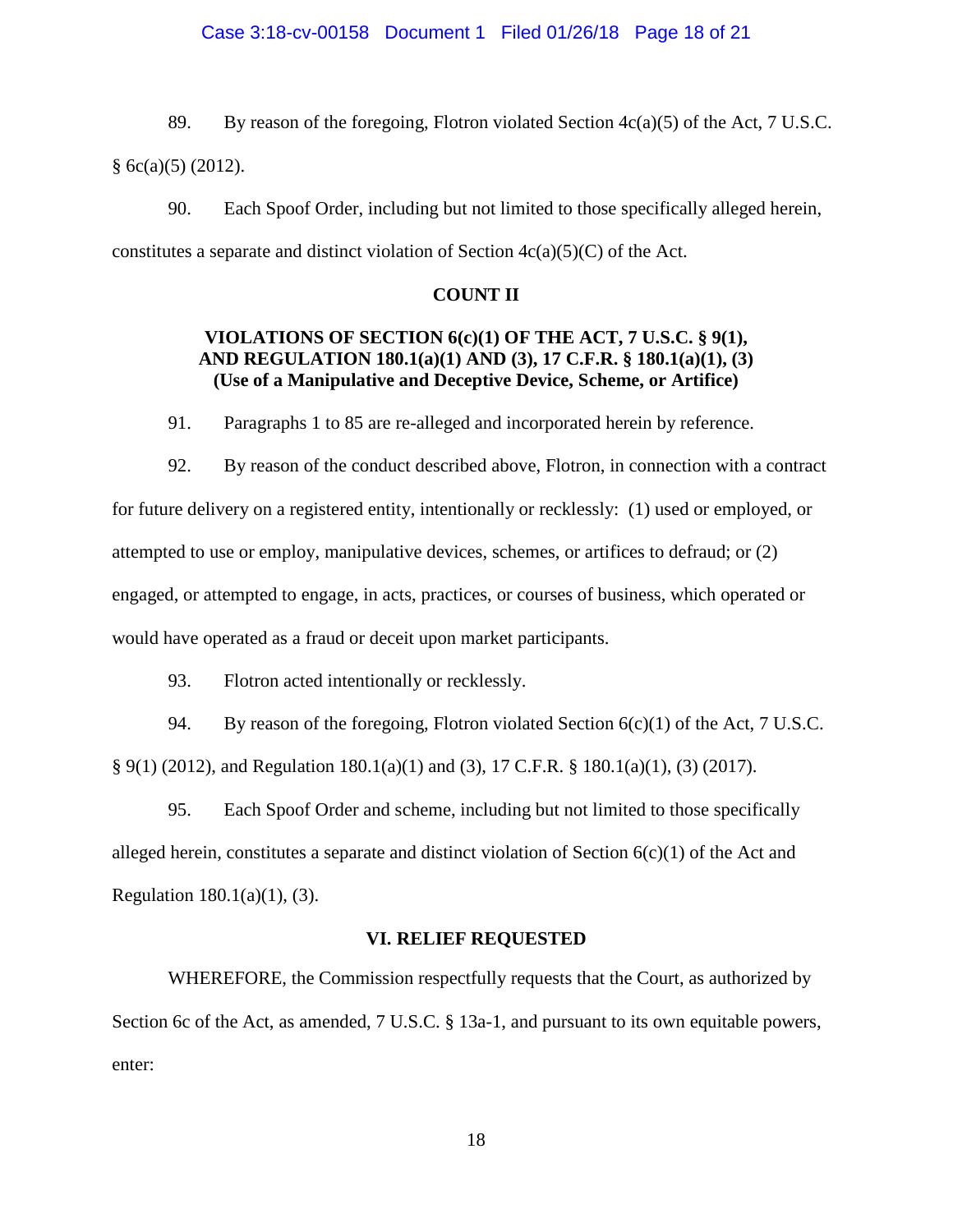### Case 3:18-cv-00158 Document 1 Filed 01/26/18 Page 19 of 21

A. An order finding that Flotron is liable for violating Sections  $4c(a)(5)(C)$  and 6(c)(1) of the Act, 7 U.S.C. § 6c(a)(5)(C), 9(1) (2012), and Regulation 180.1(a)(1) and (3), 17 C.F.R. § 180.1(a)(1), (3) (2017);

B. An order of permanent injunction restraining and enjoining Flotron, and any of his affiliates, agents, servants, employees, successors, assigns, attorneys, and persons in active concert with him who receive actual notice of such order by personal service or otherwise, from directly or indirectly violating Sections  $4c(a)(5)(C)$  and  $6(c)(1)$  of the Act and Regulation  $180.1(a)(1)$  and  $(3)$ ;

C. An order of permanent injunction restraining Flotron and any of his affiliates, agents, servants, employees, successors, assigns, attorneys, and persons in active concert with him from:

- 1. Trading on or subject to the rules of any registered entity (as that term is defined in Section 1a(40) of the Act, 7 U.S.C.  $\S$  1a(40) (2012));
- 2. Entering into any transactions involving "commodity interests" (as that term is defined in Regulation 1.3(yy), 17 C.F.R.  $\S$  1.3(yy) (2017)) for his own personal account or for any account in which he has a direct or indirect interest;
- 3. Having any commodity interests traded on his behalf;
- 4. Controlling or directing the trading for or on behalf of any other person or entity, whether by power of attorney or otherwise, in any account involving commodity interests;
- 5. Soliciting, receiving or accepting any funds from any person for the purpose of purchasing or selling any commodity interests;
- 6. Applying for registration or claiming exemption from registration with the Commission in any capacity, and engaging in any activity requiring such registration or exemption from registration with the Commission, except as provided for in Regulation 4.14(a)(9), 17 C.F.R. § 4.14(a)(9) (2017); and/or
- 7. Acting as a principal (as that term is defined in Regulation 3.1(a), 17 C.F.R. § 3.1(a) (2017)), agent or any other officer or employee of any person (as that term is defined in Section 1a(38) of the Act, 7 U.S.C. § 1a(38) (2012)), registered, exempted from registration or required to be registered with the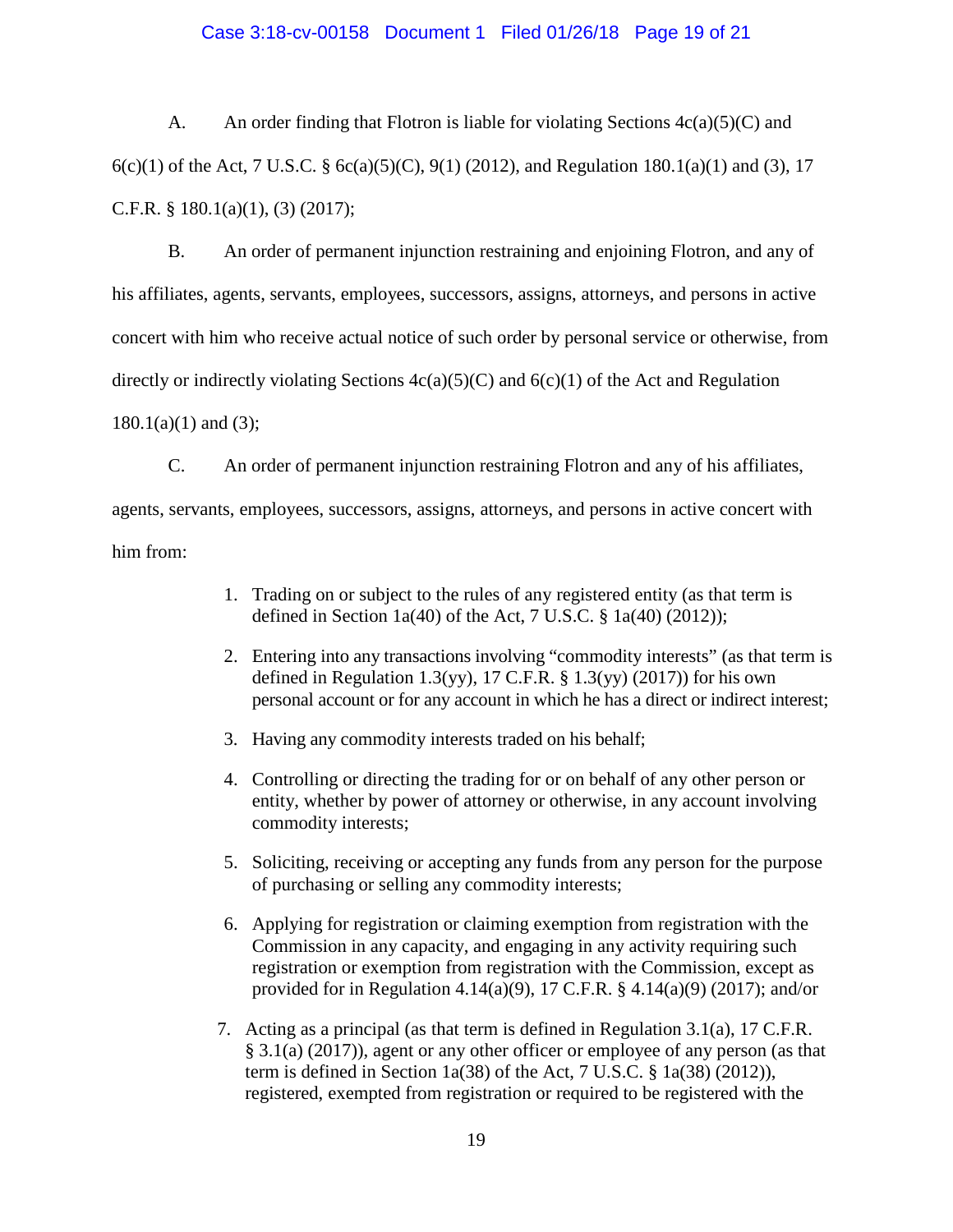# Case 3:18-cv-00158 Document 1 Filed 01/26/18 Page 20 of 21

Commission except as provided for in Regulation 4.14(a)(9), 17 C.F.R. § 4.14(a)(9) (2017).

D. An order directing Flotron to pay civil monetary penalties, to be assessed by the Court, in an amount not to exceed the penalty prescribed by Section  $6c(d)(1)$  of the Act, 7 U.S.C. § 13a-1(d)(1) (2012), as adjusted for inflation pursuant to the Federal Civil Penalties Inflation Adjustment Act Improvements Act of 2015, Pub. L. 114-74, 129 Stat. 584 (2015), title VII, Section 701, *see* Regulation 143.8, 17 C.F.R. § 143.8 (2017), for each violation of the Act, as described herein;

E. An order providing for such other and further remedial and ancillary relief, including, but not limited to, disgorgement, as this Court may deem necessary and appropriate;

F. An order requiring Flotron to pay costs and fees, as permitted by 28 U.S.C. §§ 1920 and 2412(a)(2) (2012); and

G. An order providing such other and further relief as this Court may deem necessary and appropriate under the circumstances.